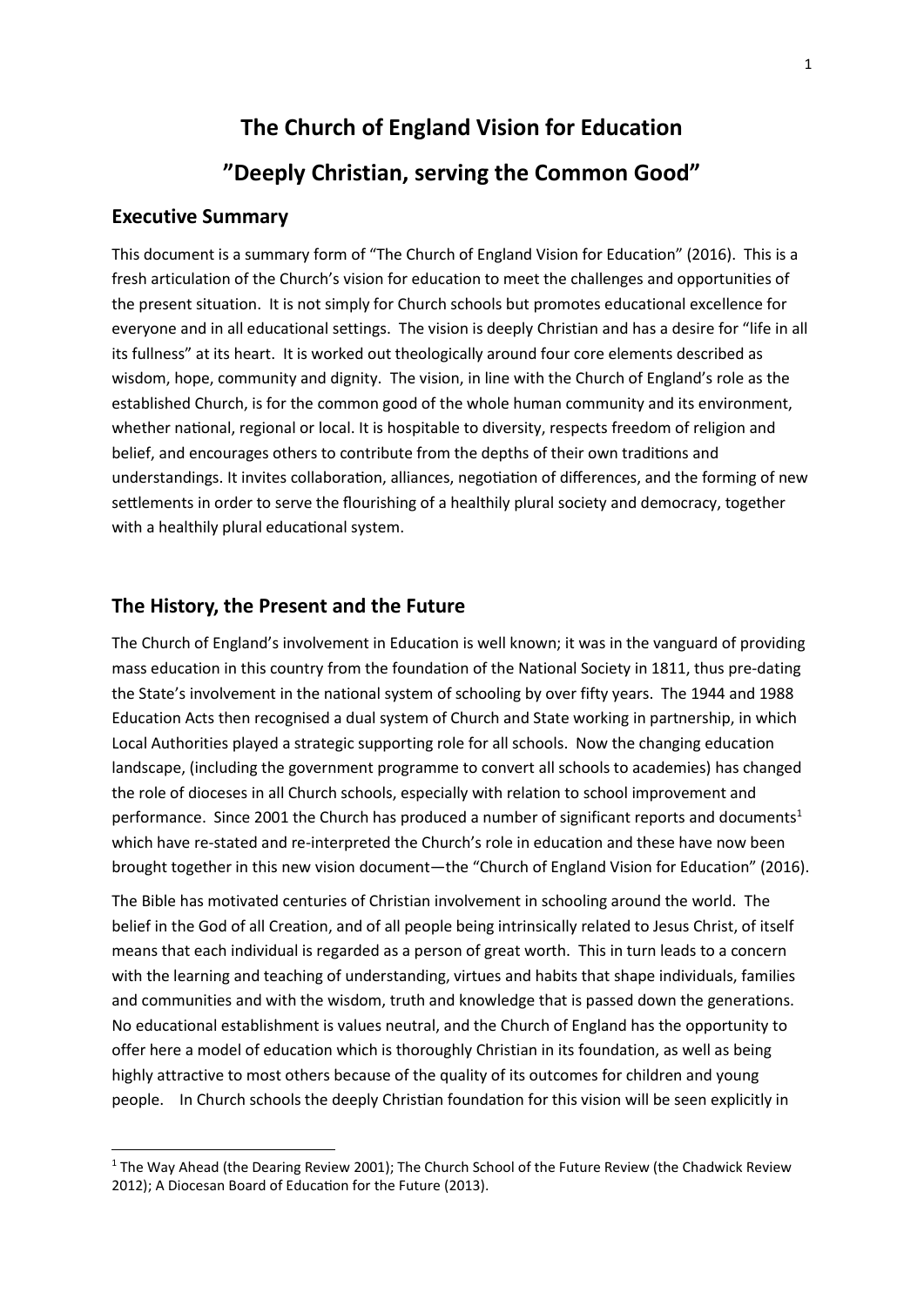teaching and learning both in RE and across the curriculum, and also in the authentically Christian worship and ethos of those schools. In other schools which are not rooted in an explicit Christian ethos, our vision for education can still be expressed and promoted as one of "human flourishing" that can inspire what the school is and does. It is a special strength that this vision aims for educational excellence in a broad framework within which pupils and teachers can pursue the big questions of meaning such as 'Who am I?', 'Why am I here?', 'What do I desire?' and 'How then shall I live?'

With its over-riding commitment of service to the common good, the Church of England's role in education is both deeply Christian in its inspiration and healthily plural in its operation, as befits this country's increasingly diverse religious and ethnic profile. This is summed up in the subtitle of the Vision Statement: "Deeply Christian, Serving the Common Good".

We currently have a complex educational system that has developed over a long period. It has been shaped by the interaction of many stakeholders in response to diverse visions and pressures, and through extensive negotiations. It is like a rich ecosystem that has to be understood in its complexity, as its long-term and newer elements interact with each other. Often current policies and pressures force us to focus on shorter term priorities, but it is important to take account of longterm perspectives which may only become clear over decades. The Church of England is embedded in this system, which is plural in several respects, not least religiously. We are committed to sustaining the health of the system and supporting wise improvement and innovation. Healthy religious plurality recognizes deep differences in religion, belief and worldview, understands the history that has led to the present situation, and creates settings where there can be ongoing negotiation in which the diversity of voices is taken seriously.

The Church of England Vision for Education reaches beyond Church of England schools; it is concerned with *all* young people, from primary schools to universities. It encapsulates the understanding that a good education should promote life in all its fullness, and that no educational establishment should feel it has to make a choice between academic rigour and the wellbeing of its students. The Vision Statement is not the final word on the Church's vision for Education, it is rather both the beginning of an act of reflection and the commitment to a long term vision, and to both of these you are invited to contribute.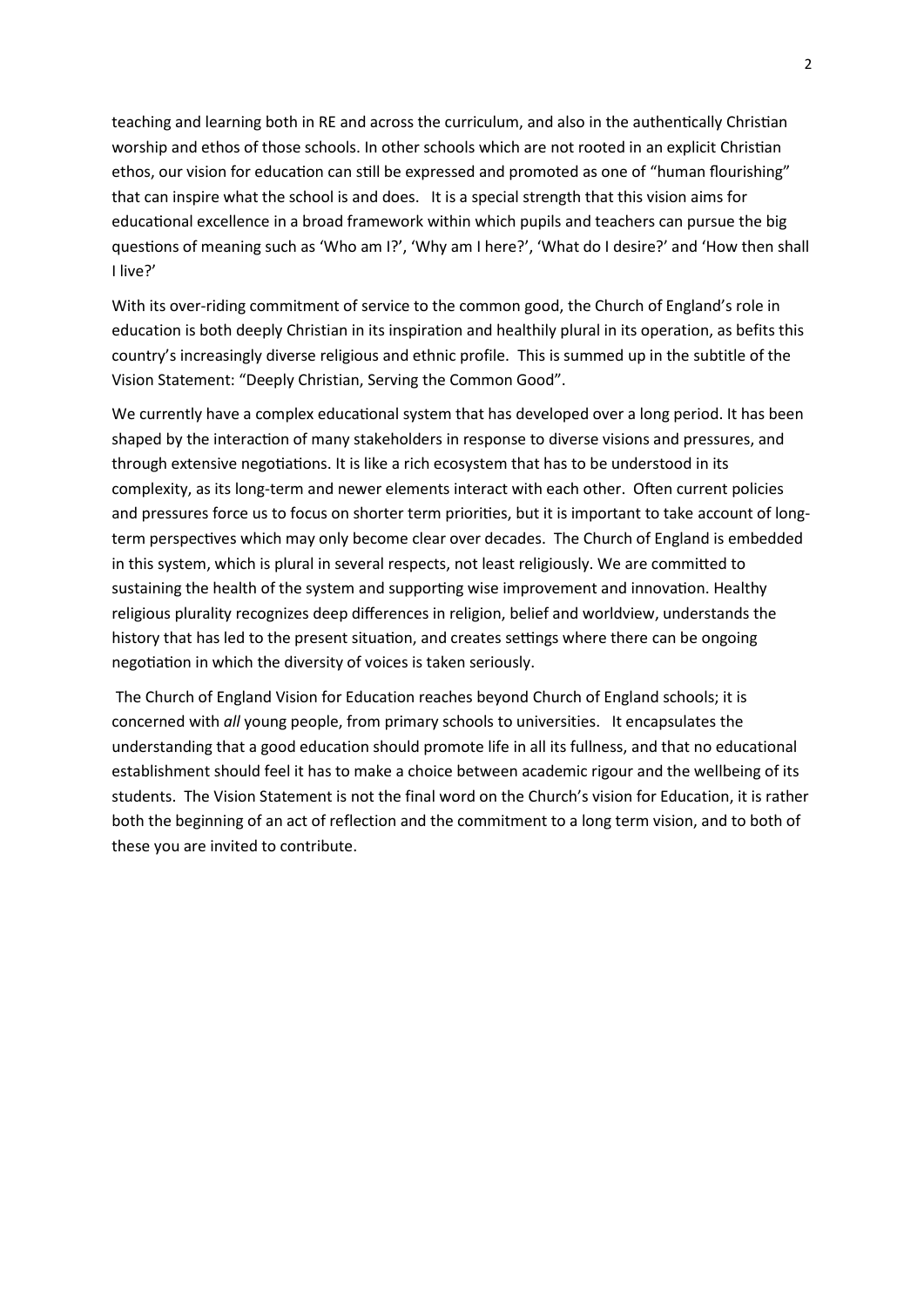### **Our Christian Inspiration**

#### **Educating for Life in All its Fullness: Wisdom; Hope; Community; Dignity**

The Church of England approach to education which follows is one rooted in Christian understanding and in the experiences of schools around the country. It is based on a core desire for "life in all its fullness" (John chp 10 vs 10) and "educating the whole person" (as demonstrated in  $ERA<sup>2</sup>$  and succeeding Education Acts) and is enabled by excellent education<sup>3</sup>. This framework is one in which the daily business of schools – learning, teaching, leading, governing, guiding, encouraging, counselling, feeding, exercising, celebrating and inspiring -can go on. It is also a vision which can stretch and challenge everyone.

**In John's Gospel the miracle stories (healing, feeding, raising the dead) are all seen as "signs" – signs of abundant life. The story of the water turned into wine at Cana, especially, is a quiet miracle but one which brought abundance for the common good (in this case the unknowing hosts and guests). In the same way Church schools are places of fullness of life for all, but, like the wedding guests, many will celebrate this but not recognize where this abundance flows from.**

There are four basic elements which run through this approach, **wisdom, hope, community and dignity**: together they form an 'ecology' of the fullness of life, each in interplay with all the others.

#### **Educating for Wisdom, Knowledge and Skills**

Wisdom seeking is one of the great themes of the Bible and several books are described as "Wisdom Literature" (e.g. Proverbs, Job, Ecclesiastes). Even the child Jesus himself, like all children, is described as "growing in wisdom" (Luke chp 2 vs 52). The wisdom of the Bible is not simply religious, it is about all aspects of life and culture including economic, political, relational and environmental. The ultimate source of all wisdom is God.

A passion for the pursuit of true wisdom clearly relates to the four themes of the Vision Statement and life in schools:

> God has shaped the world and ourselves to pursue wisdom, knowledge and skills

**.** 

**Good schools foster confidence, delight and discipline in seeking wisdom, knowledge, truth, understanding, know-how, and the skills needed to shape life well. They nurture academic habits and skills, emotional intelligence and creativity across the whole range of school subjects, including areas such as music, drama and the arts, information and other technologies, sustainable development, sport, and what one needs to understand and practise in order to be a good person, citizen, parent, employee, team or group member, or leader.**

<sup>&</sup>lt;sup>2</sup> Here physical and intellectual development is united with spiritual, moral, social and cultural development

<sup>&</sup>lt;sup>3</sup> "Excellence" is here understood to mean an education with as broad a horizon as is possible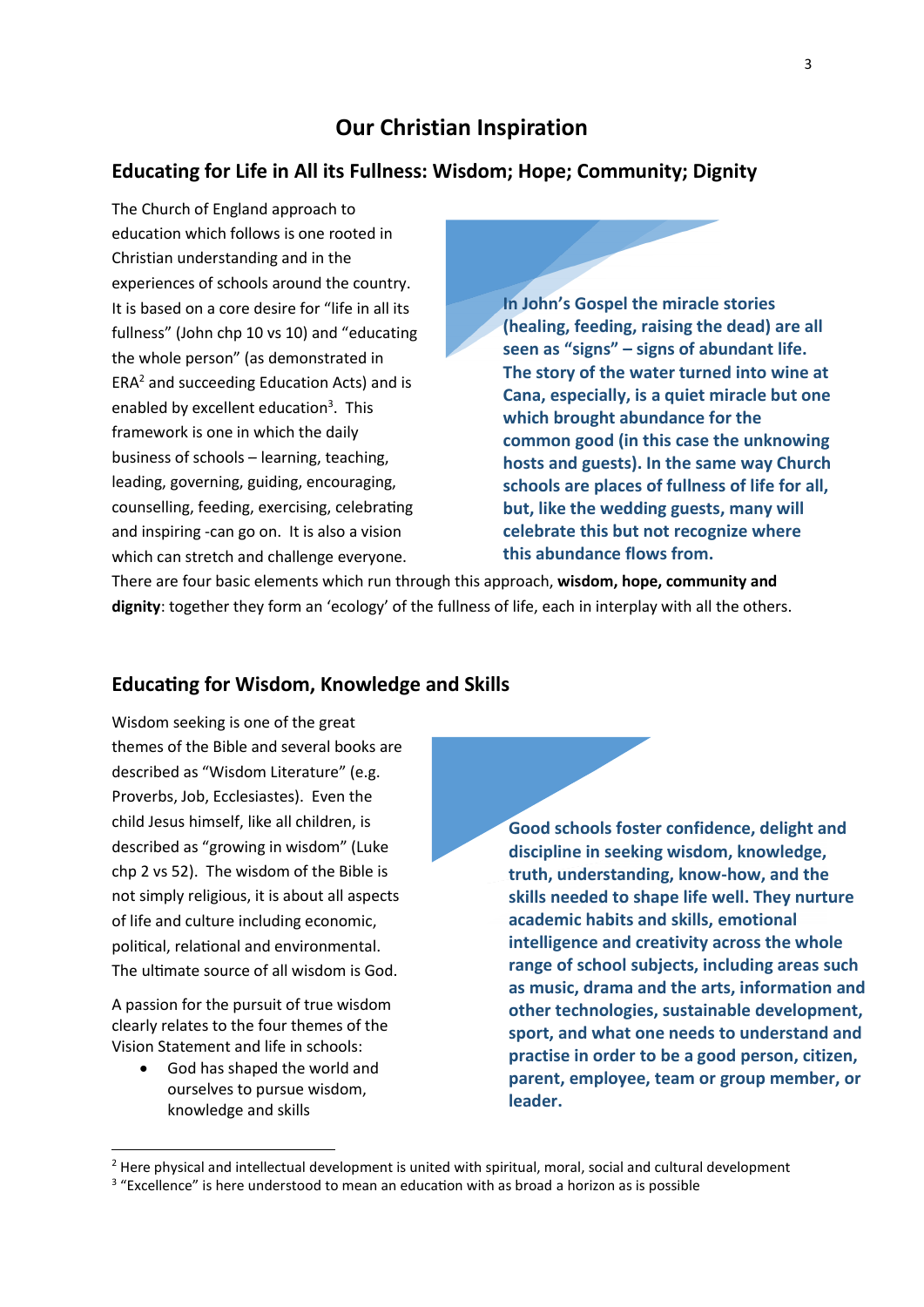- Wisdom brings possibilities of reconciliation and transformation to difficult situations it brings hope
- God is a God of relationship as well as wisdom, compassion and peace. Created in His image, we recognize the worth of fellow human beings and of the community and the world. This shows itself in relational practices such as service, worship and prayer, as well as in our relationships with the human and natural world
- Each person is respected as a being created in the image of God and is an object of God's love and compassion.

The wisdom literature found in the Bible can also help to model tested forms of learning:

- The Book of Job, in which Job wrestles with God in the face of terrible suffering and argues with "friends" who give him trite and neat answers to his questions, emphasizes the importance of radical questioning and imaginative and daring exploration rather than unquestioning acceptance.
- The wisdom traditions demonstrate how to stay true to our roots while, at the same time, being hospitably open to experience, new events, new knowledge and to other people. The challenge of combining continuity with innovation in a valid and valuable way is one the Church of England has continually had to face, and one where the Church and its schools can offer a hospitable space for debate. That, in turn, could enable the quality of our disagreements to be improved so that it leads, not to bitter conflict, alienation or even violence, but to deeper mutual understanding and to peaceful, negotiated settlements that can live with ongoing disagreement.
- Jesus himself spent a great deal of time during his ministry in teaching and conversations, and formed a community of learners / disciples around him. His teaching was vivid, imaginative and challenging and offered to all, not just the elite. Empowered by the Holy Spirit<sup>4</sup>, these disciples themselves initiated communities of teaching and learning of which we are the heirs. This sets a goal for an education which looks to him as the Word and selfexpression of God and the source of truth and wisdom in all reality.
- The wisdom tradition in Job, Proverbs, and the teaching of Jesus himself all see the natural world as a place of wonder, exploration, reflection and self-discovery. In an age of multiple ecological challenges and where there is an increasing disconnection between many people and first-hand experiences of nature, this is more important than ever.

The word "wisdom" is not much used in contemporary educational debate, but it is used here to denote not just a deeply rooted Christian concept<sup>5</sup> but also a deep, broad and long term context which can include within it all other key educational concepts and practices such as knowledge, information, skills, excellence, academic rigour, critical thinking, measurement and assessment, appraisal, outcomes, ethos, values, and religious or other forms of literacy<sup>6</sup>. Wisdom is about ethics as well as cognition, about values and purposes as well as facts. Christianity has been engaged in wisdom seeking for two millennia and across many different academic, social and global contexts – it is this wisdom we wish to nourish in education in our schools.

**.** 

<sup>&</sup>lt;sup>4</sup> See John chp 16 vs 13, chp 20 vss 21f, Colossians chp 1 vss 15-20, Ephesians chp 1 vss 8-10

<sup>&</sup>lt;sup>5</sup> "Wisdom" is also a concept which will be recognised by other religious and non-religious traditions represented in our schools.

 $6$  A maior concern is to promote the literacy required for reading well, i.e. for depth and meaning.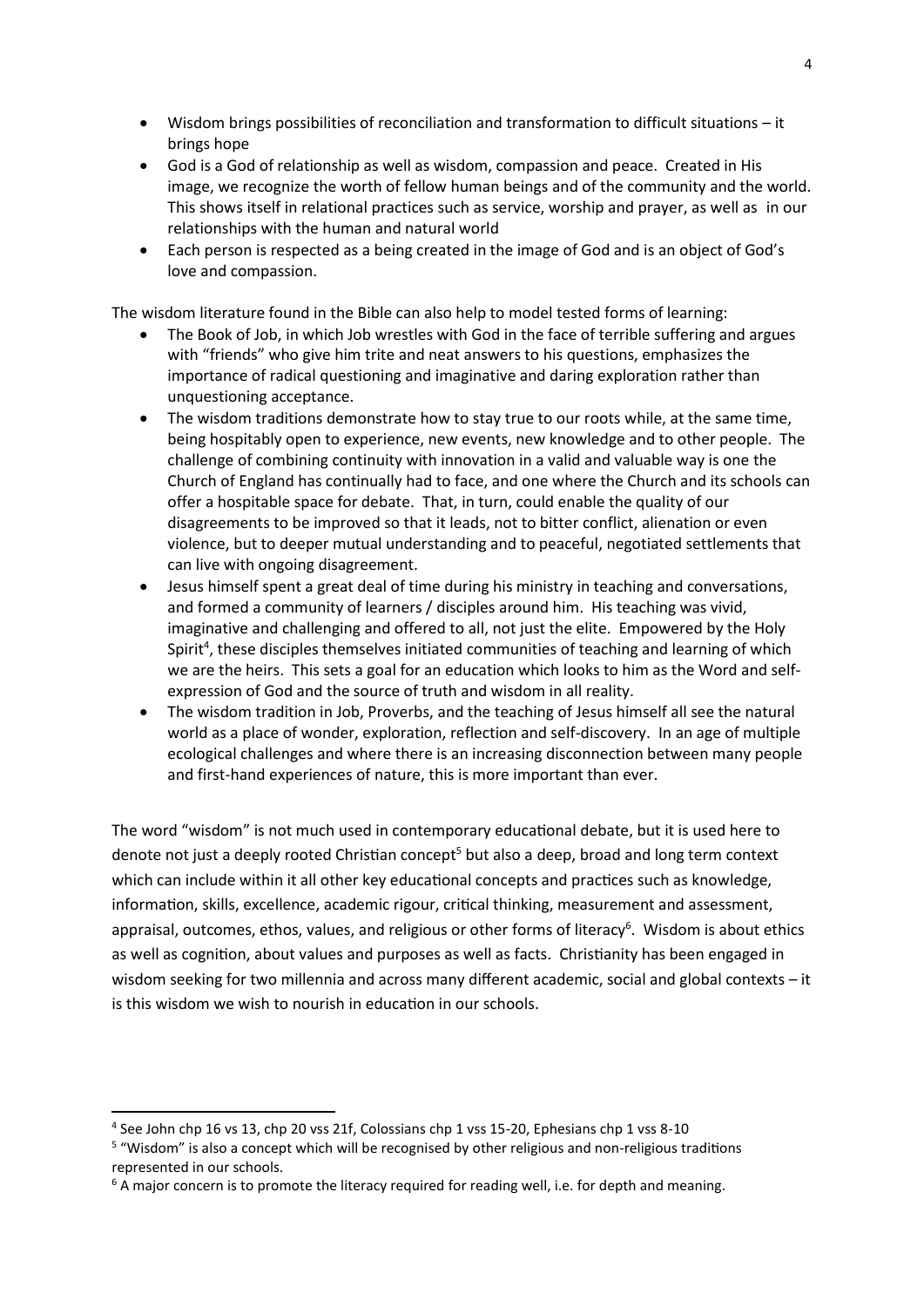#### **Educating for Hope and Aspiration**

Hope in God's future for the world, in God's ongoing love and compassion for all people, and for the whole of creation, and in God's promise of life in all its fullness are at the root of our dedication to educating for hope and aspiration.

Our belief in the worth of each student impels us to work with them to fulfil their God-given potential, whatever the religious or other tradition with which they or their family identify. It also gives special consideration to those who are disadvantaged. Each student is encouraged to stretch themselves spiritually, morally, intellectually, imaginatively and actively, and to

1

**In the drama of ongoing life, how we learn to approach the future is crucial. Good schools open up horizons of hope and aspiration, and guide pupils into ways of fulfilling them. They also cope wisely with things and people going wrong. Bad experiences and behaviour, wrongdoing and evil need not have the last word. There are resources for healing, repair and renewal; repentance, forgiveness, truth and reconciliation are possible; and meaning, trust, generosity, compassion and hope are more fundamental than meaninglessness, suspicion, selfishness, hardheartedness and despair.**

aspire to be well-educated. This is done in the context of families, groups, communities, institutions, nations, and the whole of creation, because no individual's personal fulfilment can be separated from that of other people.

The story of Jesus' life, teaching, death and resurrection, and the understanding of God's involvement with creation and history, helps us to see ourselves realistically as flawed and fallible beings, but also gives us the confidence that transformation for the better is possible. In turn, this means that even while immersed in difficulty, disappointment, failure, suffering, and even tragedy, our trust and hope in Jesus inspires perseverance, patience, gratitude, openness to surprises, and celebration.

Church schools are places where we can set out this vision of living life in all its fullness. We want pupils to leave school with a rich experience and understanding of Christianity, and we are committed to offering them an encounter with Jesus Christ and with Christian faith and practice in a way which enhances their lives. To this end we have been developing a fresh approach to religious education in Christianity, a resource called *Understanding Christianity<sup>7</sup>* , which is designed for use in any school and to be used with integrity by those of any faith and none.

The Church of England teaches its understanding of God through its rich worship tradition. The pattern of the Church's year, beginning with Advent, tells the story of Jesus and the gospel message in an annual cycle. Collective worship in schools, including prayer, reading and reflecting on the Bible, liturgy, sacrament and experience of the musical and other imaginative riches of Christianity,

<sup>7</sup> CPD on "Understanding Christianity" will be available throughout 2016-2018 in Ely Diocese.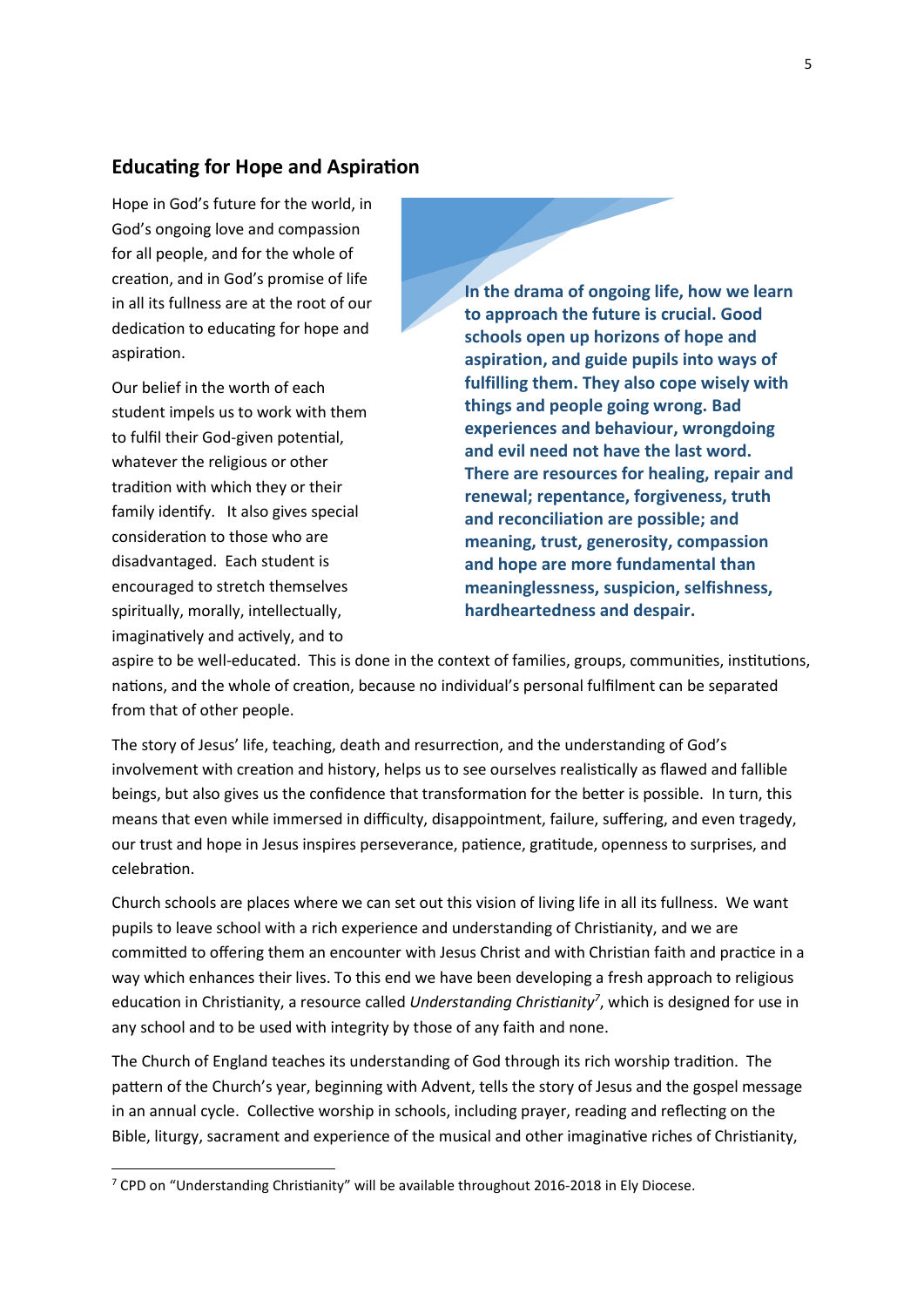provide a vital opportunity for encountering Christian teaching through worship. There is a strong educational case for worship being part of school life because it promotes religious and theological literacy and helps people understand all those traditions in which worship is an important part. It also encourages deep thinking on themes such as justice, mercy and hope.

Hope in God's future, coupled with natural aspirations for students or schools, can also stimulate critical and constructive dialogue about society and education.

# **Educating for Community and Living Well Together**

The conviction that we are created and sustained by God for living together in families and communities is at the root of our dedication to educating for life together.

Jesus embodied the importance of relationships in love, compassion, generosity, truth-telling, forgiveness, and gathering together as a community. The community he created was bound together with a commitment to love God and our neighbour (interpreted in the widest sense)<sup>8</sup>. The central role good relationships play within education is inspired by the example of Jesus, thus every school should be a hospitable

1

**We are only persons with each other: our humanity is 'co-humanity', inextricably involved with others, utterly relational, both in our humanity and our shared life on a finite planet. If those others are of ultimate worth then we are each called to responsibility towards them and to contribute responsibly to our communities. The good life is 'with and for others in just institutions' (see Paul Ricoeur). So education needs to have a core focus on relationships and commitments, participation in communities and institutions, and the qualities of character that enable people to flourish together.**

community where all, staff and students alike, can flourish.

Schools are highly different in inspiration and practice, and such diversity is a strength and to be encouraged, but we also aim to support networks of schools which face similar concerns and challenges through training, website resources and research.<sup>9</sup>

Beyond the individual school, or group of schools, the Church of England is committed across the whole country:

- It is a national, regional and local presence in parishes, dioceses and central bodies, with a network of congregations and other organisations
- It is committed to chaplaincy, with thousands of workers, both paid and volunteer, involved in schools, colleges of further education, universities, hospitals, workplaces, prisons, the armed forces, airports, and other settings

<sup>&</sup>lt;sup>8</sup> See Deuteronomy chp 6 vs 5, Leviticus chp 19 vs 18, Matthew chp 7vs 12, chp 22 vss 36-40, Luke chp 10 vs 27, Matthew chp 5 vs 45

<sup>9</sup> E.g. see "The Fruit of the Spirit: A Church of England Discussion Paper on Character Education" (2015)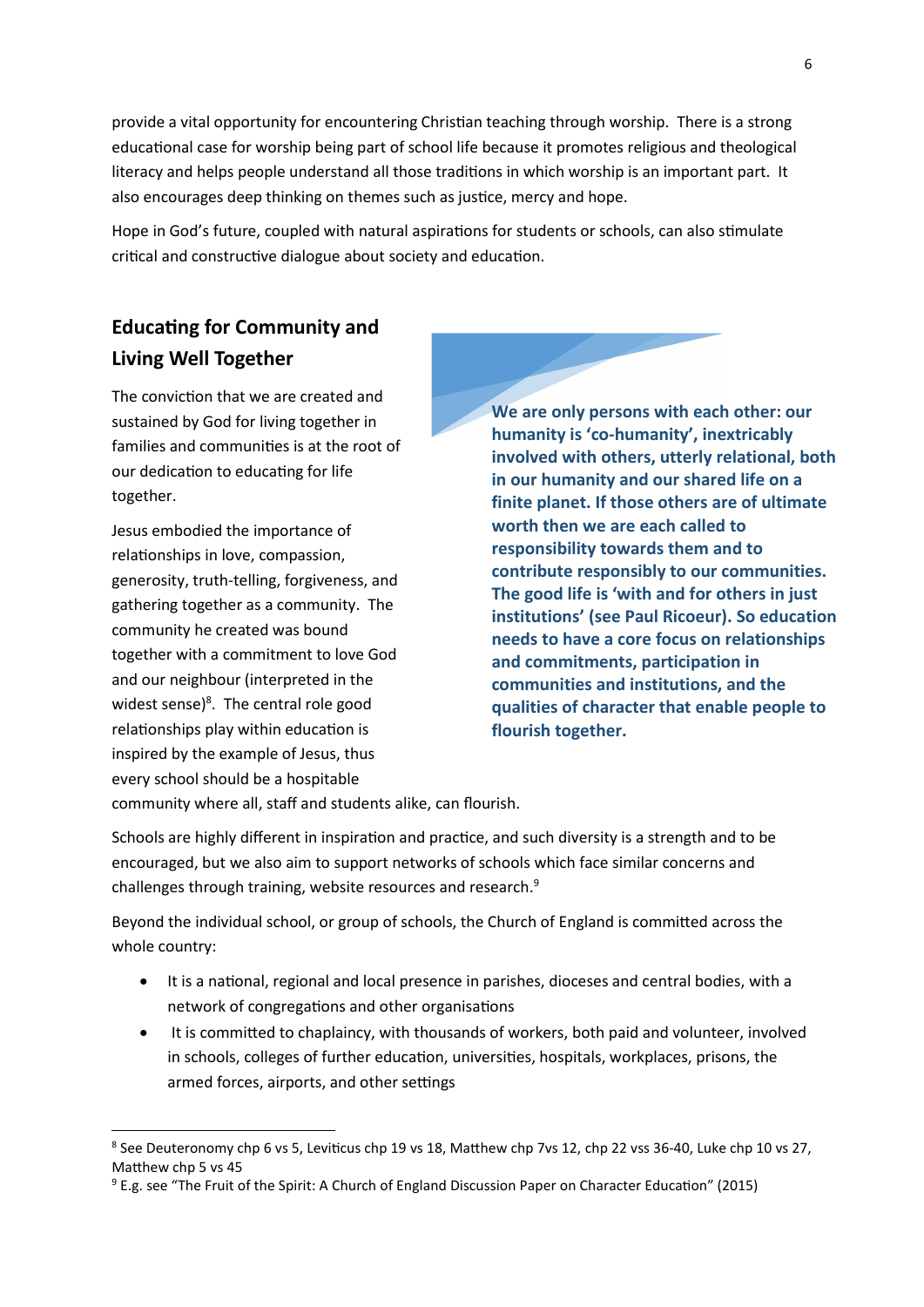It is committed to educational institutions

All of these three areas interact and work together, and all are concerned with the quality of life in this country. A crucial task is for the Church to realize the potential of connecting its national network of church communities and organisations more fully with their local schools, and also to initiate a new level of collaboration with others, which is even more vital with the blurring of boundaries between education which is based in schools, in colleges and in universities. The Church of England also works in close partnership with the Methodist Church (especially through joint schools and the SIAMS Inspection Framework<sup>10</sup>) and collaborates with the Roman Catholic Church, including through joint schools.

The Church of England wants a healthy plurality of providers, who converse and collaborate as much as possible together, and are able to respond critically and constructively to governmental initiatives and other challenges, negotiating settlements in the light of the vision for education we are describing here.

## **Educating for Dignity and Respect**

Our commitment to the dignity and ultimate worth of each person, is rooted in each being created in the image of God and loved by God, and is further shaped by the person, teaching and example of Jesus.

Jesus embodies the love and compassion of God for each person, and Christians are called to follow him in this, and to join with others in demonstrating it. He paid special attention to the disadvantaged, excluded, despised and feared. The ultimate worth of each person is shown in the Gospels through his teaching, healing, feeding, sharing hospitality, befriending, and forgiving. It is a relationship which crosses barriers of differences of religion, race, nationality, gender, and economic or social status. Issues which are especially relevant to dignity in education include

**Human dignity, the ultimate worth of each person, is central to good education. The basic principle of respect for the value of each person involves continual discernment, deliberation and action, and schools are one of the main places where this happens, and where the understanding and practices it requires are learned. This includes vigilant safeguarding. It is especially important that the equal worth of those with and without special educational needs and disabilities is recognized in practice. For the first time in history, there is now something approaching global agreement on the worth of each person through the United Nations Declaration of Human Rights and its successor declarations, covenants and conventions, including that in 2006 on the rights of persons with disabilities. How that is worked out in each nation and each school is a massive task that calls on the inspiration and resources offered by each tradition of faith and belief.**

safeguarding, prevention of bullying, special educational needs and disabilities. Ensuring our children

1

<sup>10</sup> Statutory Inspection of Anglican and Methodist Schools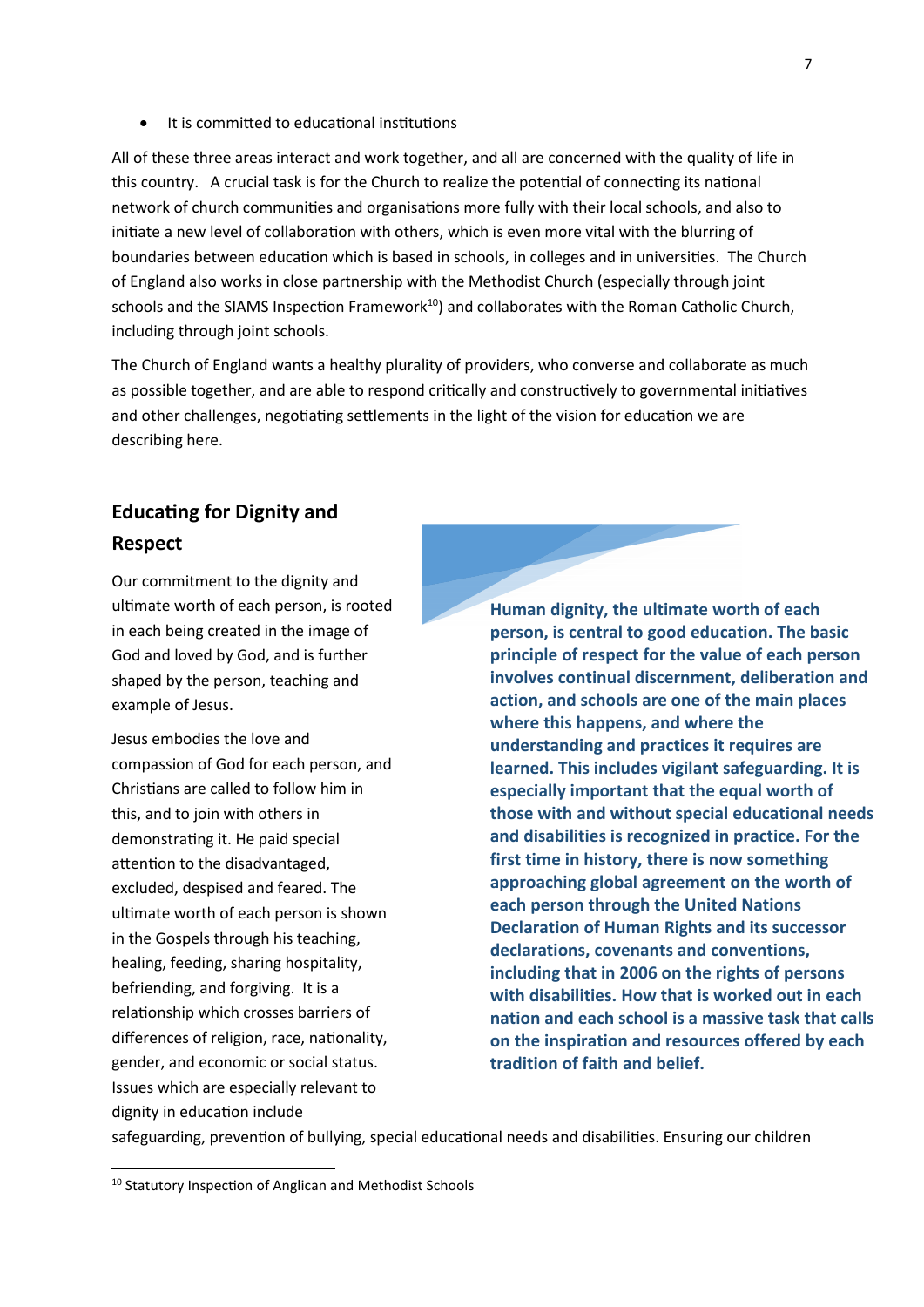are kept safely from harm and educated in an environment where all God's children are valued is of the highest priority and highlighted in our work on the prevention of homophobic bullying.<sup>11</sup> Special educational needs and disabilities are often associated with shame, humiliation and lack of selfworth. We see it as vital for the health of our whole educational system that we do well with regard to both issues, and we will search out and spread good practice.

### **Live in all its Fullness**

Our Christian concept of the human person is not limited to wisdom, hope, dignity and community; to live "life in all its fullness" includes many other elements, such as the ones below:

**Blessing**. God blesses human beings and creation, and in this context our vision is of God-given fullness of life in which each person is both blessed and a blessing. Education can be one of the greatest blessings in anyone's life, and our commitment is to help this be the case for as many as possible.

**Creativity.** If human beings are made in the image of the Creator God, then they too can be creative. In education, this is partly about the importance of art, design, music, drama, dance, poetry, fiction, and film; it is also about discovery and innovation in the sciences and technology, constructive as well as critical thinking in the humanities, entrepreneurship in business, leadership in all spheres, and inspiration, imagination and improvisation in ethics and religion.

**Joy.** Joy in learning is a mark of the good teacher and the well-taught pupil. The Book of Proverbs (chp 8 vss 30-31) poetically imagines wisdom playing before God at creation. This shows play and playfulness are part of a full life, and any education that does not communicate joy, wonder, amazement, fascination and delight has failed.

**Reconciling.** It is usually not too difficult to honour the dignity of those who seem to be 'one of us', similar to ourselves, or 'normal' by our own measure. The challenge is how we treat those who seem alien, abnormal, even disturbingly or dangerously different. How schools deal with such difference is a crucial indicator of their quality. On many issues there can be no decisive resolution, and a wisdom of living with long-term disagreement is often needed. The Church of England is continually negotiating divisive issues, and has much experience of trying to find settlements that give priority to human flourishing while honouring the demands of conscience. Schools need to debate and deliberate on sensitive matters, but they also need resourcing, and we will host conversations and debates, offer guidance, and conduct relevant research on these. We will seek a Christian wisdom that, as discussed above, is open to the wisdom of other traditions, and recognizes that there is often need for rethinking, changing positions, and repentance.

**Glory***.* God's glory is something in which we can all share, for we too can be transformed 'from glory to glory'  $^{12}$ . We respond to the glory of God with awe, adoration, praise and thanks and by honouring and respecting all those created in the image of God. The supreme form of human dignity is found in the intensity of eternal life in communion with God, enjoyed with others in the loving, infinitely creative and attractive presence of the God of glory.

**.** 

<sup>&</sup>lt;sup>11</sup> Valuing All God's Children (2014).

<sup>12</sup> 2 Corinthians chp 3 vs 18.